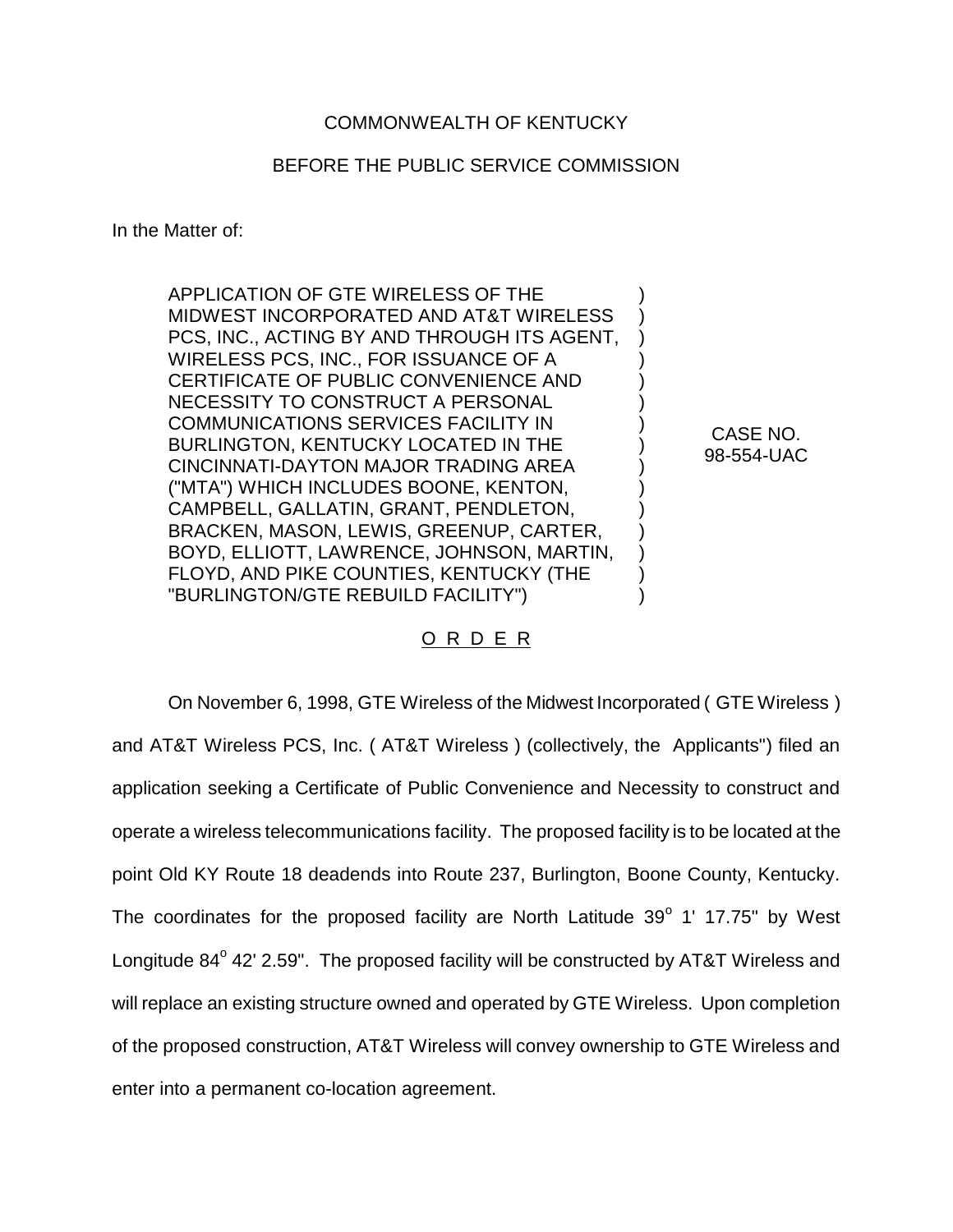Applicants have provided information regarding the structure of the tower, safety measures, and antenna design criteria for the proposed facility. Based upon the application, the design of the tower and foundation conforms to applicable nationally recognized building standards, and the plans have been certified by a Registered Professional Engineer.

Pursuant to KRS 100.987, the Applicants submitted a copy of the uniform application to the Boone County Planning Commission ( Planning Commission ). To date, no comments have been filed by the Planning Commission. Sixty days having expired since the Applicants filed with the Planning Commission on November 5, 1998, the Planning Commission is presumed to have approved the proposed construction. KRS 100.987(4). No comments have been filed with the Commission in response to public notice made by the Applicants.

Pursuant to KRS 278.280, the Commission is required to determine proper practices to be observed when it finds, upon complaint or on its own motion, that the facilities of any utility subject to its jurisdiction are unreasonable, unsafe, improper, or insufficient. To assist the Commission in its efforts to comply with this mandate, the Applicants should notify the Commission if this antenna tower is not used to provide service in the manner set out in the application and this Order. Upon receipt of such notice, the Commission may, on its own motion, institute proceedings to consider the proper practices, including removal of the unused antenna tower, which should be observed by the Applicants.

The Commission, having considered the evidence of record and being otherwise sufficiently advised, finds that the public convenience and necessity require the proposed